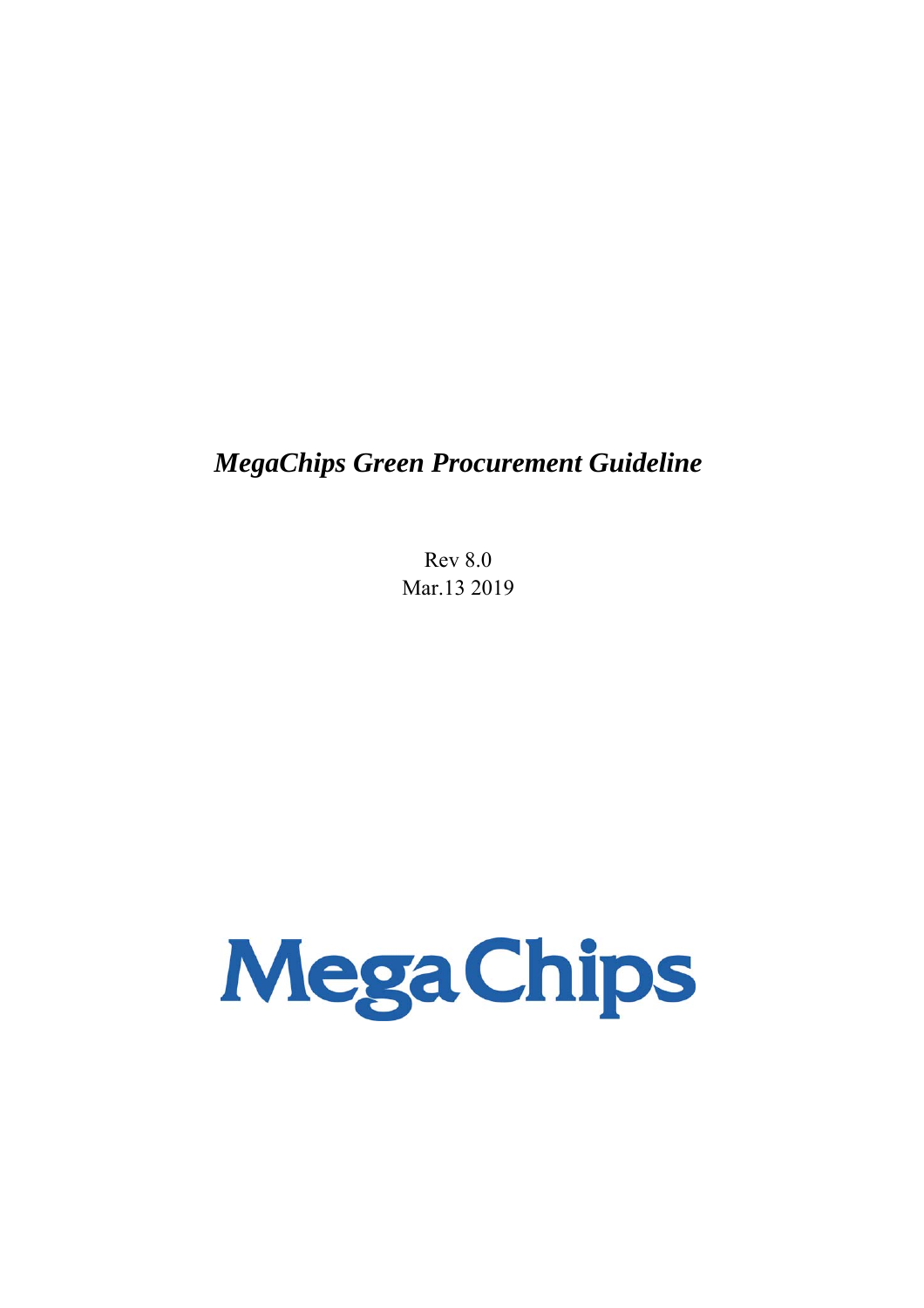## **Introduction**

Environmental protection activities are gaining support in corporations, large and small, in order to preserve the Earth's precious natural environment for future generations. As part of their efforts, many corporations the world over are adopting green purchasing guidelines and programs designed to restrict and eliminate the use of chemical substances in manufacturing, end-products and packaging that are harmful or potentially harmful to the environment.

MegaChips Corporation considers environmental conservation one of its paramount management factors and has instituted a green procurement guideline to reduce the use of any environmentally unfriendly substances in its business operations.

The range of green purchase naturally involves suppliers and contractors, and their understanding and cooperation are essential. We hope this green procurement guideline will help to form a strong alliance at all levels of business for the reduction and elimination of hazardous substances.

MegaChips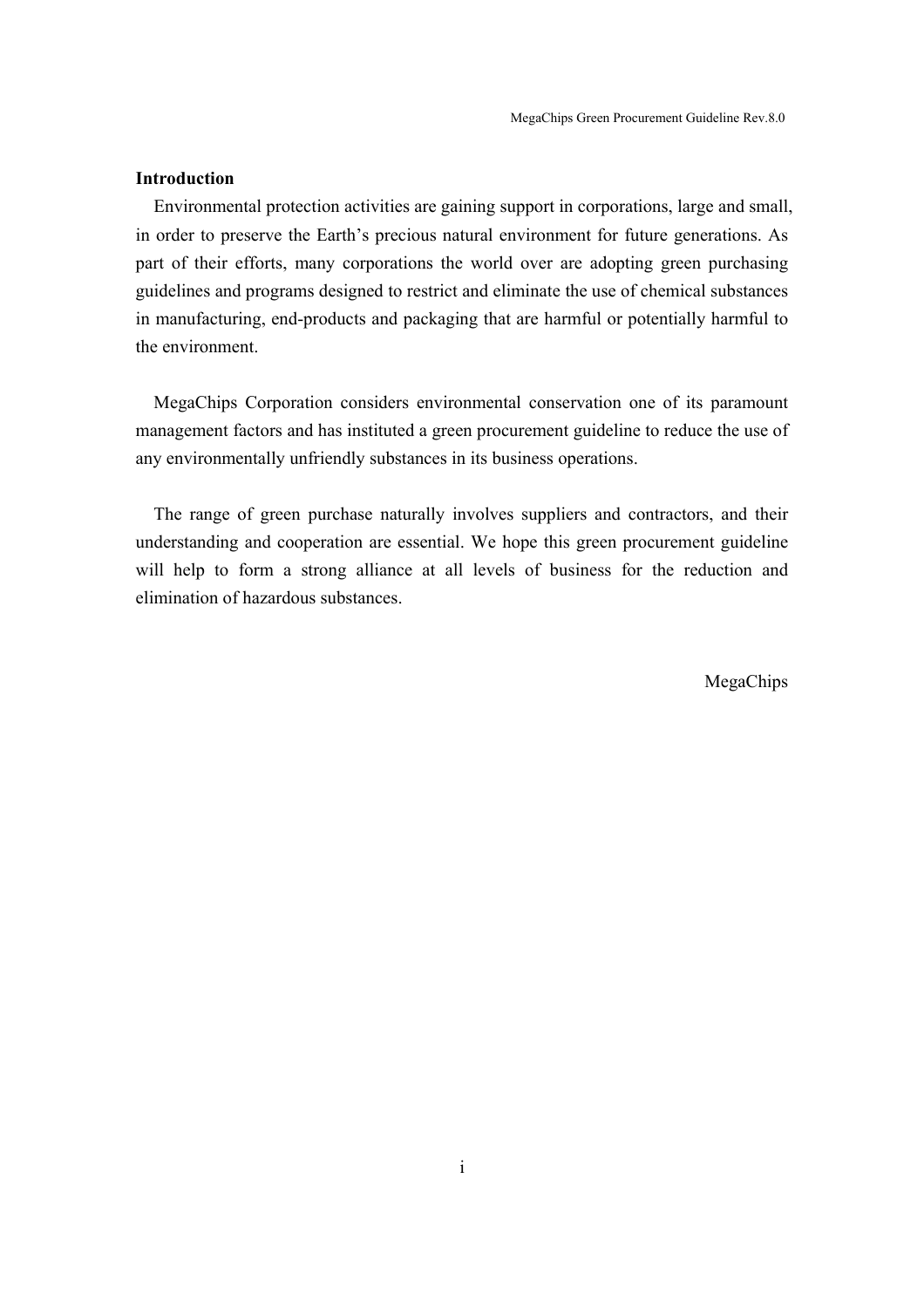MegaChips Green Procurement Guideline Rev.8.0

# **INDEX**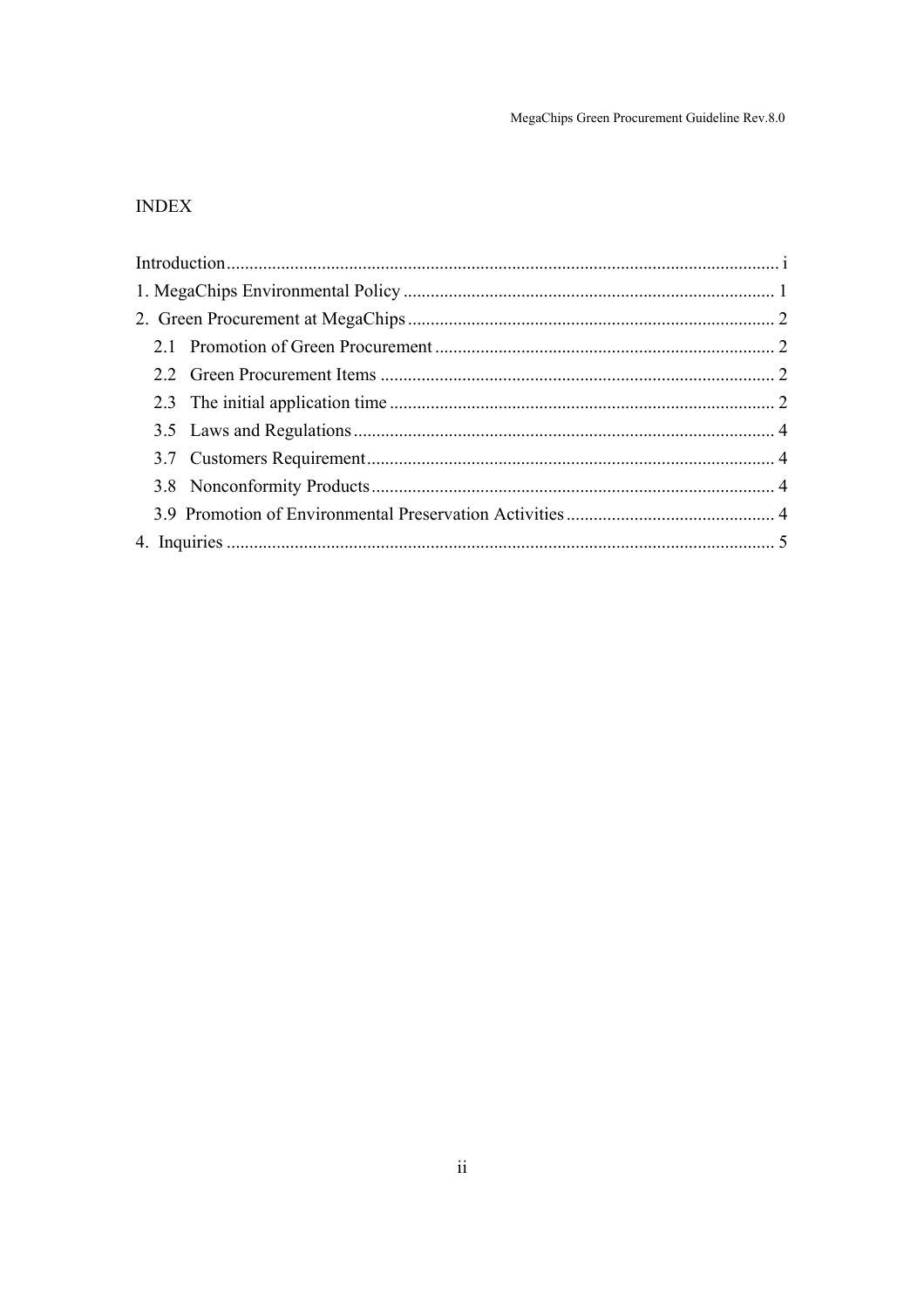#### **1. MegaChips Environmental Policy**

MegaChips's mission is to contribute to the realization of people's safety and security, an affluent life and global environmental safety, security and \_global sustainability on the basis of advanced technology.

To realize our mission, we will establish an environmental management system in accordance with requirements of ISO 14001. For the promotion of global environmental conservation, we will position continual improvement of environmental management system, contamination prevention and value creation for society as an important element of business management and will contribute to the global environment through our business plans, products and services

- 1. We will comply with regulatory requirements and any additional requirements by the organization, and work on contamination prevention.
- 2. For resource saving, energy saving and waste reduction, we will strengthen the product assessment and will work on realization of products with environmental considerations including high recycling products higher performance, downsizing, low power consumption and recyclability.
- 3. We will reduce environmental hazardous substances and control them appropriately by establishing and reviewing our green procurement guideline regularly.
- 4. We will work on resource saving, energy saving and recycling activities in R&D offices and facilities, and furthermore strive to improve environment by working with communities.
- 5. We will continue to provide our employees with training and educational programs on environmental preservation, and help them deepen their knowledge and acquire new technology in important fields. We also will familiarize employees with our MegaChips Environmental Policy, and encourage them to contribute their ideas to our corporate-wide response to the issue of environmental conservation.
- 6. Our environmental policy will be available to the public through our brochures and other media.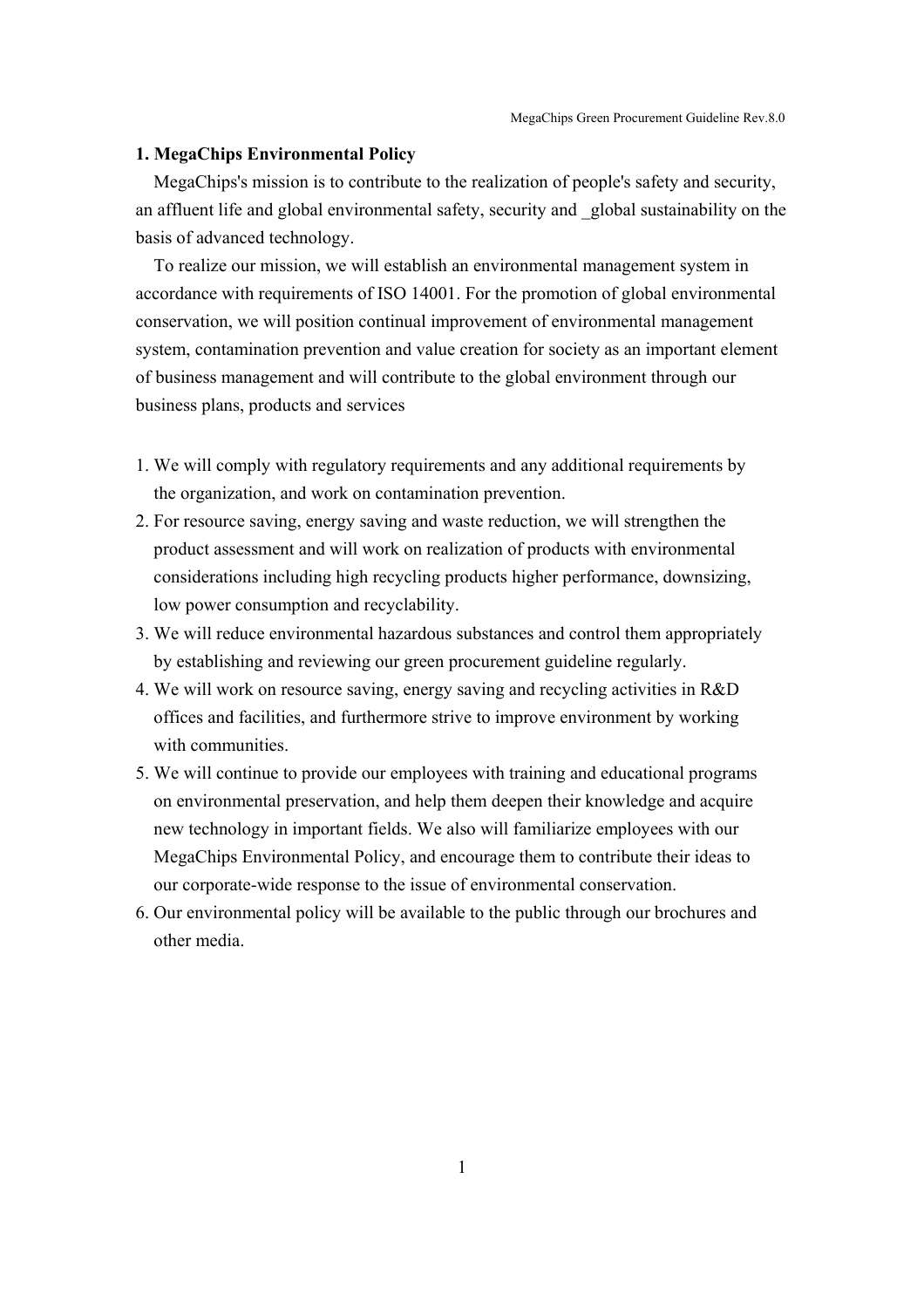#### **2. Green Procurement at MegaChips**

#### 2.1 Promotion of Green Procurement

- (1) In order to lower environmental burdens, we will reduce and eliminate the use of chemical substances shown in Table 1 and 2, including those substances that are contained in raw materials, parts, products, and containers and packaging materials.
- (2) To promote further reduction in the use of environmentally harmful elements, we will procure materials and products from suppliers and contractors whose environmental preservation activities are well established and widely recognized.
- 2.2 Green Procurement Items

We define green procurement items as the following raw materials, parts, products, and containers and packaging materials. However, materials supplied from our customers are excluded.

- (1) Parts, products, containers and packaging materials that suppliers and contractors design or produce at the request of MegaChips.
- (2) Raw materials, parts, products that MegaChips purchases.
- (3) Containers and packaging materials that are used for MegaChips products and supplied to MegaChips.
- (4) Repacking shipment from trading company.
- 2.3 The initial application time

After this guideline (Megachips green procurement guideline seventh edition) enforcement date, it shall be applied to a product made after this guideline establishment (update day).

#### 2.4 Definition of term

- (1) Environmentally hazardous substances: The substances which have significant effect on the human body or the global environment.
- (2) Banned substances: Generic name for a substance to ban the use in the manufacturing process and material to prohibit the inclusion of our products
- (3) Prohibited inclusion substances: The substance to prohibit the inclusion to our products and packing materials.
- (4) Banned substances in manufacturing process: The substances which are not approved to use in the manufacturing process of our products.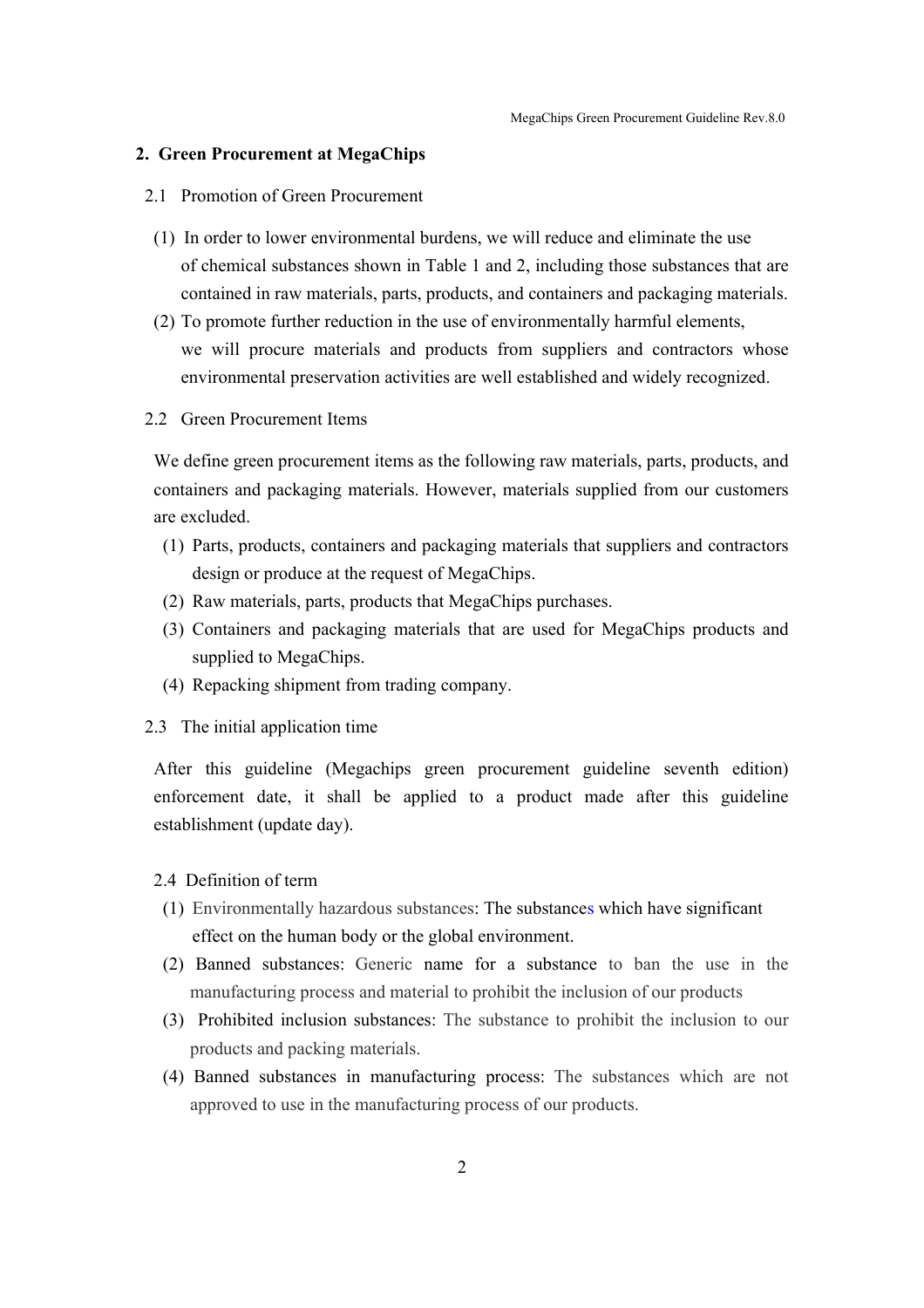- (5) Inclusion Restricted substances: The substance should be managed by clarifying the purpose of content, the content ratio, the content and the content position.
- (6) Homogeneous material: The material that cannot be mechanically separated into different sub-materials. The term "homogeneous" means "of uniform composition throughout."
- (7) Mechanical separation: To separate a material by a mechanical method such as removal of screws, cutting, grinding or crushing.
- (8) Intentionally added: Deliberately used in the formulation of a product where its continued presence is desired to provide a specific characteristic, appearance, property, or quality.
- 2.5 The list of Banned Substances and Inclusion Restricted Substances: The lists will be sent separately from this guideline. If the guideline has any revises please replace the revised guideline with previous one.

#### 3. Requests for Our Suppliers and Contractors

3.1 Grasp of banned substances and control target chemical substances situation for delivery goods to the Company.

MCC requests Suppliers/Contractors to investigate whether the delivery goods use the banned chemical substances and the restriction substances. Please submit the latest content in the raw materials, the changed parts and the exception substances in the law also. In addition, we may request you to submit the latest data and the thing that even a lot unit has you submit it without a difference by a document.

#### 3.2 Contain Criteria

Please be calculated in homogeneous material unit.

- Paint and adhesives are measured after being dried cure.
- Numeric data is maximum value (theoretical value or actual measurement)

#### 3.3 Audits of suppliers

If necessary, we may audit your products, materials, secondary materials and manufacturing line when we start trading or regularly, in light of the green procurement guidelines.

#### 3.4 Commitment of banned substances-free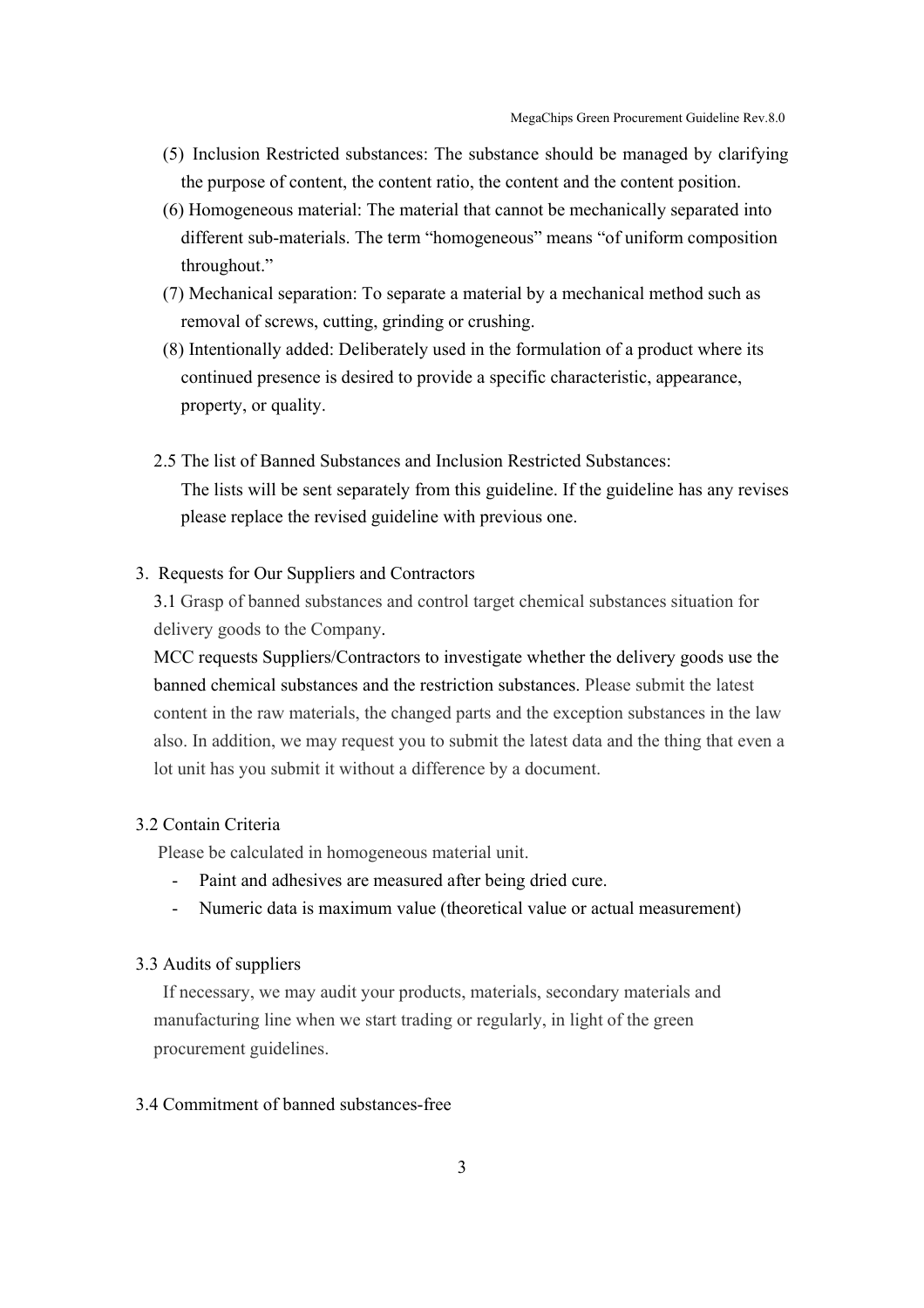We may request you to submit a certification which your products are complying with "The content suppression substance and the banned substances list". We send the list separately from this standard.

#### 3.5 Laws and Regulations

Laws and regulations may exist, in Japan and overseas, governing uses of and restrictions on substances not included in this guideline. We request our suppliers and contractors to fully comply with such regulations.

#### 3.6 Submission of detailed analysis report

We may request you to provide a detailed analysis report of all material every year to confirm obeying our green procurement guideline.

#### 3.7 Customers Requirement

In order to provide environmental information to our customer, we may request to submit the composition of your products and its chemical substances information. Especially, when you develop a new structure product or using new material products, we may request you to submit a component survey sheet.

#### 3.8 Nonconformity Products

 If there is a possibility that the nonconformity products (including suspected products) are supplied to us, please report to us immediately.

### 3.9 Promotion of Environmental Preservation Activities

 We request our suppliers and contractors to understand that the content of this guideline, and promote environmental preservation activities such as reducing *the use of environmentally hazardous chemical substances*, and preventing adulteration in production process. Your manufacture line might use lead, like lead alloy solder ball and lead plating. I believe that you have been built measures already, but it does not mean there is no risk of lead contamination. I ask you to prevent thoroughly contamination to machine, person, tool and storage.